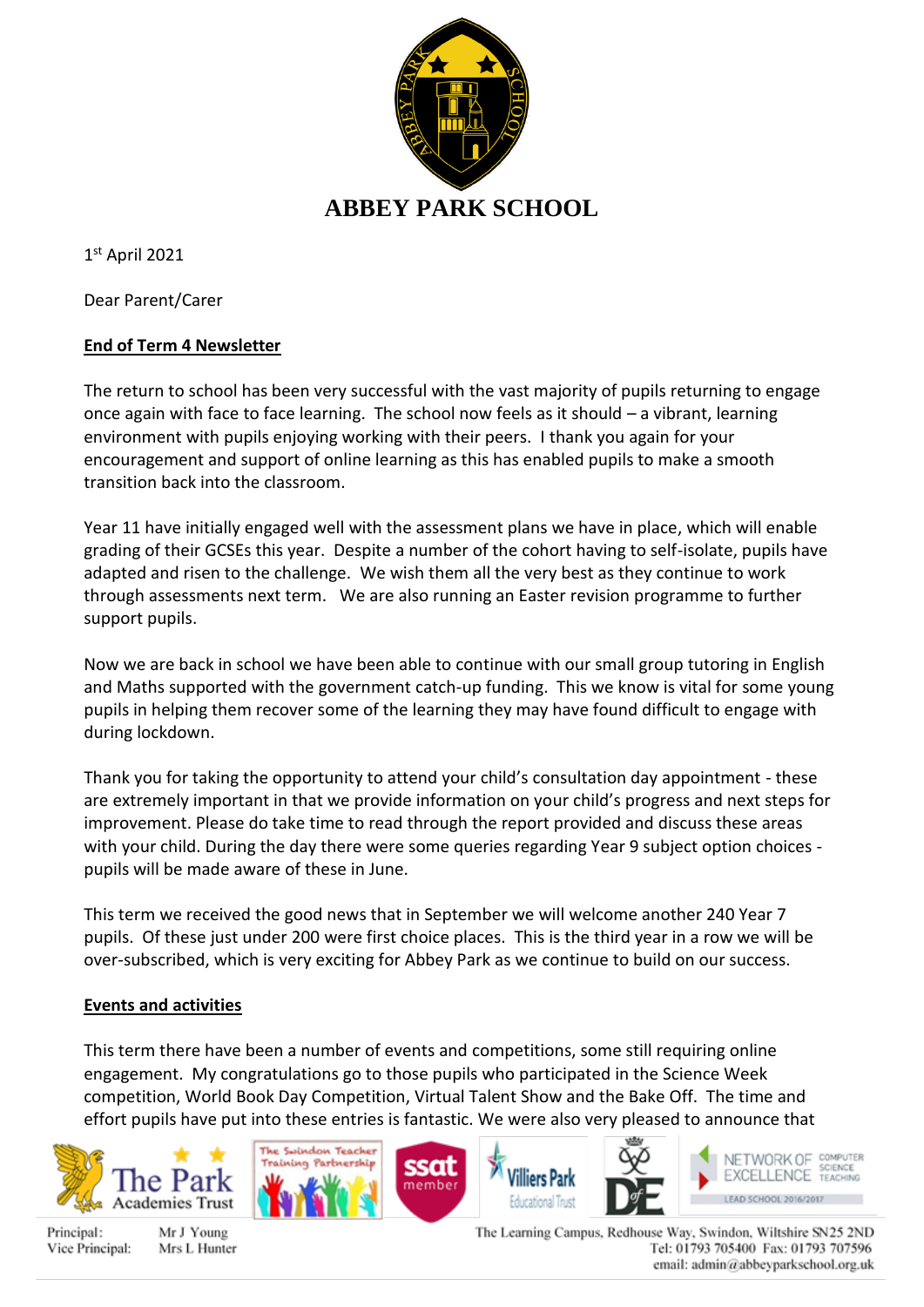

our recent non-uniform day raised over £1400, which will be split between Red Nose charity and to support the treatment fund for a young pupil at Orchid Vale School. You can also follow these events on our official Facebook and Twitter pages.

Since being back in school, the PE department have been able to utilise the mobile basket ball hoops kindly funded by our Friends of Abbey Park (FOAP). I know our pupils have enjoyed using these in lessons and at break times. The FOAPs I am sure will be glad to get back to normal to continue their fund raising which we are extremely grateful for.

## **Uniform and equipment**

On the return to school after the Easter break we will continue to allow pupils to wear their PE kit on the days they have PE, to avoid having to use the changing rooms. This should be Abbey Park PE kit. On days that pupils do not have PE we will be reinforcing our **uniform expectations** of wearing a **blazer, tie and footwear should be appropriate shoes**. All pupils have received an assembly on these matters and therefore are aware of our expectations.

I have included the equipment list again so that you can check with your child what equipment they might need ready for the Summer term.

## **Equipment**

| Pen Black or Blue x 2   | Coloured pencils      | Pair of compasses  |
|-------------------------|-----------------------|--------------------|
| Pencil x 2              | Green pen (for noting | Protractor         |
| Pencil Sharpener        | feedback)             |                    |
| Ruler                   | Highlighter pens      | Dictionary         |
| Rubber                  | Glue stick            | Pair of headphones |
| Pair of safety scissors | Calculator            | Reading book (from |
|                         |                       | home)              |

## **Home Lateral Flow Device Testing**

Following the success of the Lateral Flow testing programme on the return to school, it is vital that your child continues to test at home throughout the Easter holidays and into the summer term. We have provided pupils with enough tests in order to do this. Please support your child to:



Principal: Vice Principal:

Mr J Young Mrs L Hunter The Learning Campus, Redhouse Way, Swindon, Wiltshire SN25 2ND Tel: 01793 705400 Fax: 01793 707596 email: admin@abbeyparkschool.org.uk